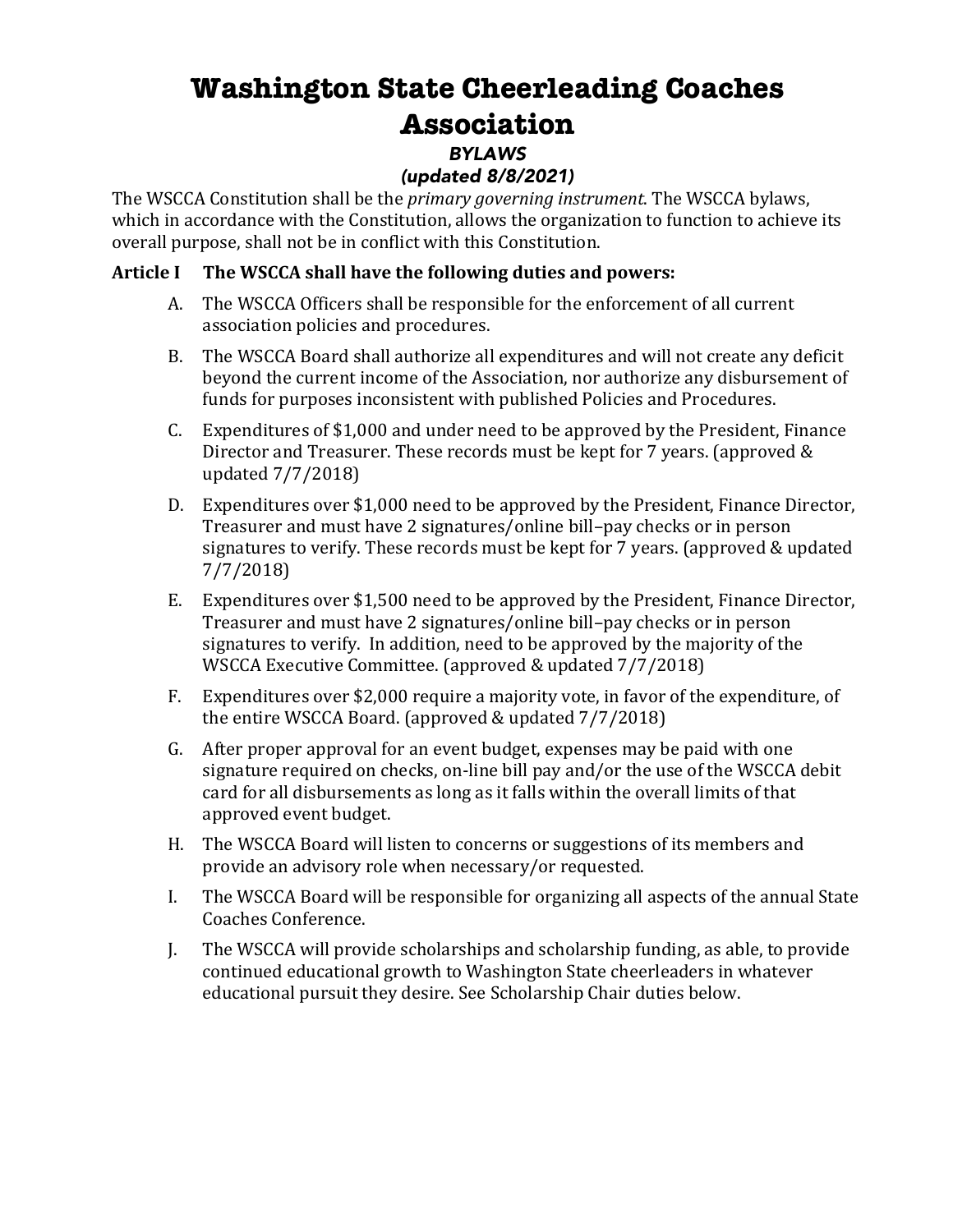#### **Article II Executive Officers**

- A. Executive Officers are to be paid a stipend of \$1,200 annually due to the large time commitment of the position. (Approved  $12/15/2019$ )
- B. President:
	- 1. Shall attend all WSCCA Board and Executive Officers meetings according to our Constitution.
	- 2. Shall act as Chief Executive Officer of this association.
	- 3. Shall preside at all WSCCA Board meetings and all WSCCA Membership meetings.
	- 4. Shall appoint persons to fill vacancies in any of the offices with approval of the WSCCA Board.
	- 5. Shall call special meetings when necessary. Note: a majority of the Board may also call an emergency meeting, if necessary, per Robert's Rules.
	- 6. Shall prepare the agenda for all WSCCA Board and WSCCA membership meetings.
	- 7. Works with WSCCA, WSCJA & WIAA as needed in partnership with the WSCCA Officers.
	- 8. Shall perform other duties as may be designated by the Officers and the WSCCA Membership.
	- 9. Shall set WSCCA board meeting dates for calendar year.
	- 10. Shall assist Executive Officers in setting up retreat (within 6 weeks after Conference) so that time is allowed for our yearly goals and committees to begin the framework of our duties for the year to come.
- C. Vice President: (updated 8/8/2021)
	- 1. Shall attend all WSCCA Board and Executive Officers meetings according to our Constitution.
	- 2. Shall assume and share all duties of the President in their absence, i.e.; vacation or illness.
	- 3. Shall perform other duties as may be designated by the Officers with full approval by the President.
	- 4. Shall be the Chair of the Constitution Committee unless otherwise delegated by the President. This may be chaired by another individual so appointed by the President but will be supervised by the VP.
	- 5. Shall assist the President in reviewing the Treasury reports and making sure our Audits are timely.
	- 6. Shall be the Chair of the Recognition Committee (responsible for organizing the Coach of the Year, Member of the Year and Hall of Fame awards). This may be chaired by another individual so appointed by the President but will be supervised by the VP.
	- 7. Shall oversee the Sportsmanship and Ethics Committee. This may be chaired by another individual so appointed by the President but will be supervised by the VP.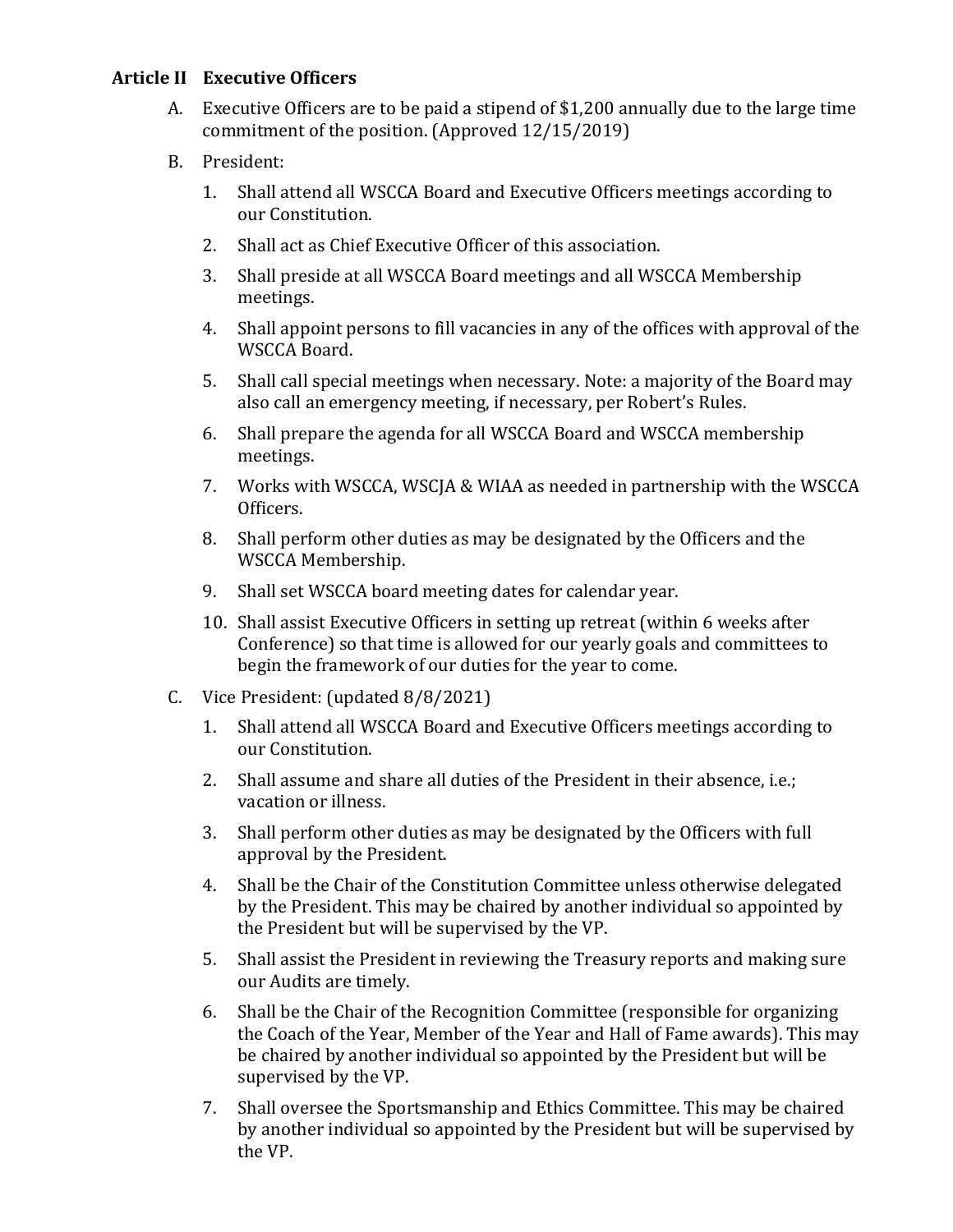- 8. Shall oversee the elections with the Secretary.
- 9. VP position will always be a part of the Executive Officers.
- D. Secretary:
	- 1. Shall attend all WSCCA Board and Executive Officers meetings according to our Constitution.
	- 2. Shall be responsible for the minutes of all meetings.
	- 3. Minutes shall be submitted for Presidential review within 48 hours of the meeting.
	- 4. Minutes, after Presidential review, shall be sent to the WSCCA Board.
	- 5. Shall keep attendance records of all meetings. There shall be no expiration on WSCCA meeting records as they are a part of the Association's history.
	- 6. Shall assist in answering correspondence deemed necessary by the President. Example but not limited to thank you notes for guest speakers on behalf of the WSCCA.
	- 7. Shall keep a current list of amendments to the Constitution and decisions made at meetings, which need to be acted upon.
	- 8. Shall provide timely recording of all updates to our Constitution and Bylaws in a professional manner.
	- 9. Shall be responsible to prepare and compile the ballots for voting at the State Coaches Conference.
	- 10. Shall participate in vote tallying with another designated Board member, except for votes regarding the Secretary position. This may be approved by the President and the Board if there is question of the member selected.
	- 11. Shall perform other duties as designated by the Officers of the Association.
	- 12. Shall be an Executive Officers.
- E. Treasurer:
	- 1. Shall attend all WSCCA Board and Executive Officers meetings according to our Constitution.
	- 2. Shall keep accurate records of all finances.
		- a. The WSCCA shall be audited by a third party at least every other year.
		- b. Double signatures on cash obtained from events must match the deposit slip to the bank within 48 hours. Proof of such balance must be provided for the Association.
		- c. Any checks written for reimbursements or for stipend must be approved by the President and the Executive Officers upon request.
		- d. Stipend for Committee Chairperson of an event will be \$300 (9/2017).
			- i. Stipend for Executive Officers will be \$1,200 annually. (approved  $12/15/2019.$
			- ii. Stipend for Marketing Director will be \$1,200 annually. (approved 12/15/2019.)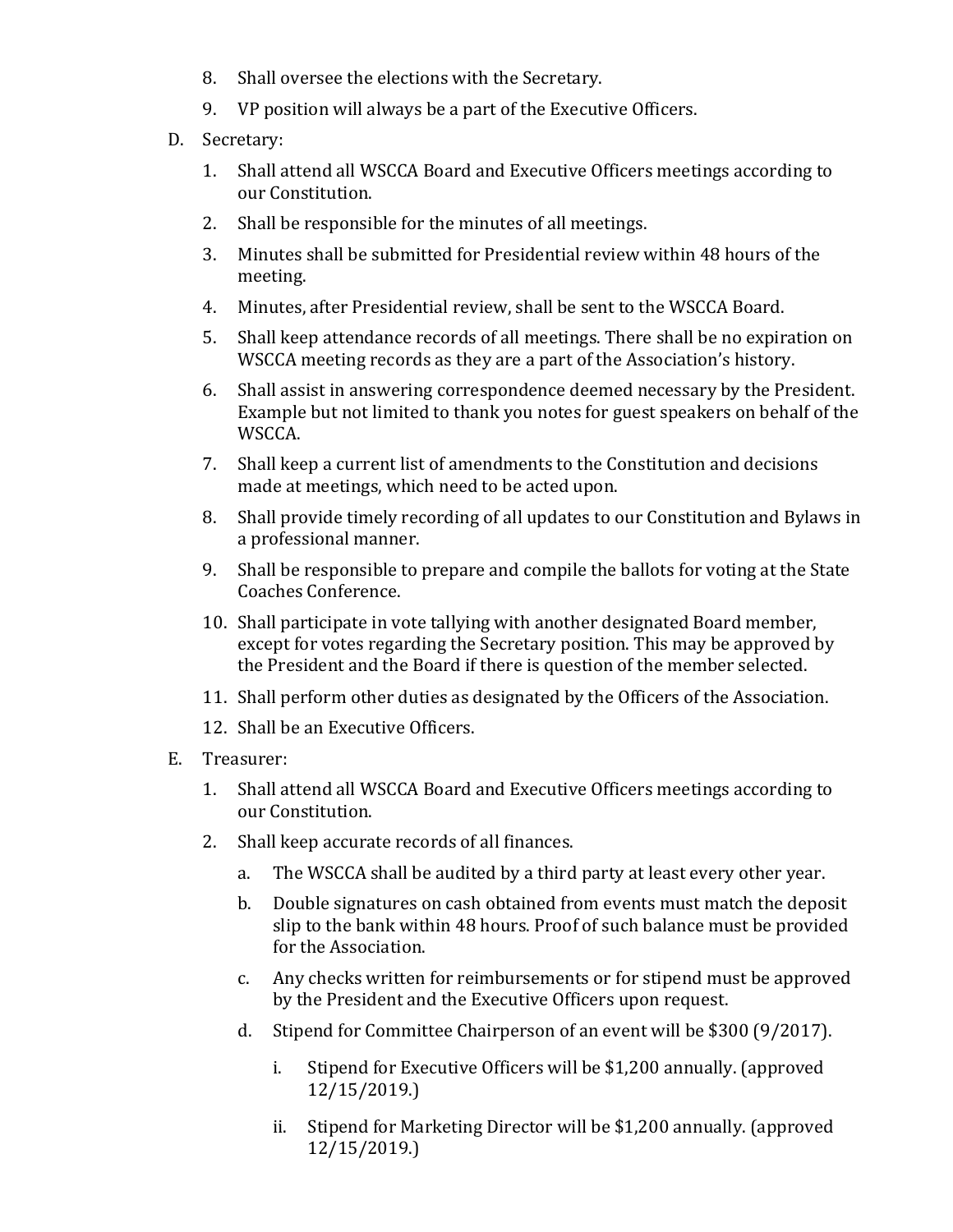- iii. Whereas the Association recognizes that the Treasurer's duties entail fiduciary responsibilities, and executing those duties typically requires more hours than other officer positions, the Association agrees to pay a stipend to the Treasurer.
- e. The stipend to the Treasurer shall be \$100 per month, for the duration of the Treasurer's term, unless otherwise determined by the WSCCA Board (2017).
- f. The amount of the Treasurer's stipend shall be reviewed from time-totime by the Executive Officers.
- 3. Shall pay approved bills and reimbursements. The Treasurer duties are paramount in protecting our  $501(c)(3)$  non-profit status and as such they must keep meticulous records of invoices, payment reimbursements, and line items descriptions for reimbursements identifying the purpose of the expenditure and the event that they are recorded for.
- 4. Petty cash will be provided with up to \$500 to start the till for any WSCCA event.
	- a. Petty cash tallies must be double-checked and signed for by any Board Member before being added to the till.
	- b. Petty cash amounts (cash going into the till, and the balance remaining after an event) shall be counted and verified by an Officer and one other Board Member; and entered into the event records, and subsequently the chart of accounts.
- 5. Shall establish a voucher system for payment of bills and reimbursements.
- 6. Shall provide an oral report and general official bank ledger at board meetings and a full financial report at the WSCCA Membership meeting at Conference.
- 7. Shall perform other duties as may be designated by the Officers.
- 8. Shall receive membership dues and verify the accuracy with the Director of Membership.
- 9. Shall be responsible for insurance, taxes,  $501(c)(3)$  forms, and other required paperwork.
- 10. Performs all online PayPal duties in association with an event coordinator and along with the VP, overseeing the financial transactions and accuracy.
- 11. Shall coordinate the biannual audit of our finances per the Executive Committee recommendations.
- 12. Shall be an Executive Officers.
- F. Immediate Past President:
	- 1. Shall act in an advisory capacity.
	- 2. May attend all WSCCA and Executive Officers meetings.
	- 3. May perform such other duties as may be designated by the Officers.
	- 4. May be an Executive Officer with voting rights for one year.
	- 5. Other Prior Past Presidents out of office for more than one term (President Ex Officio):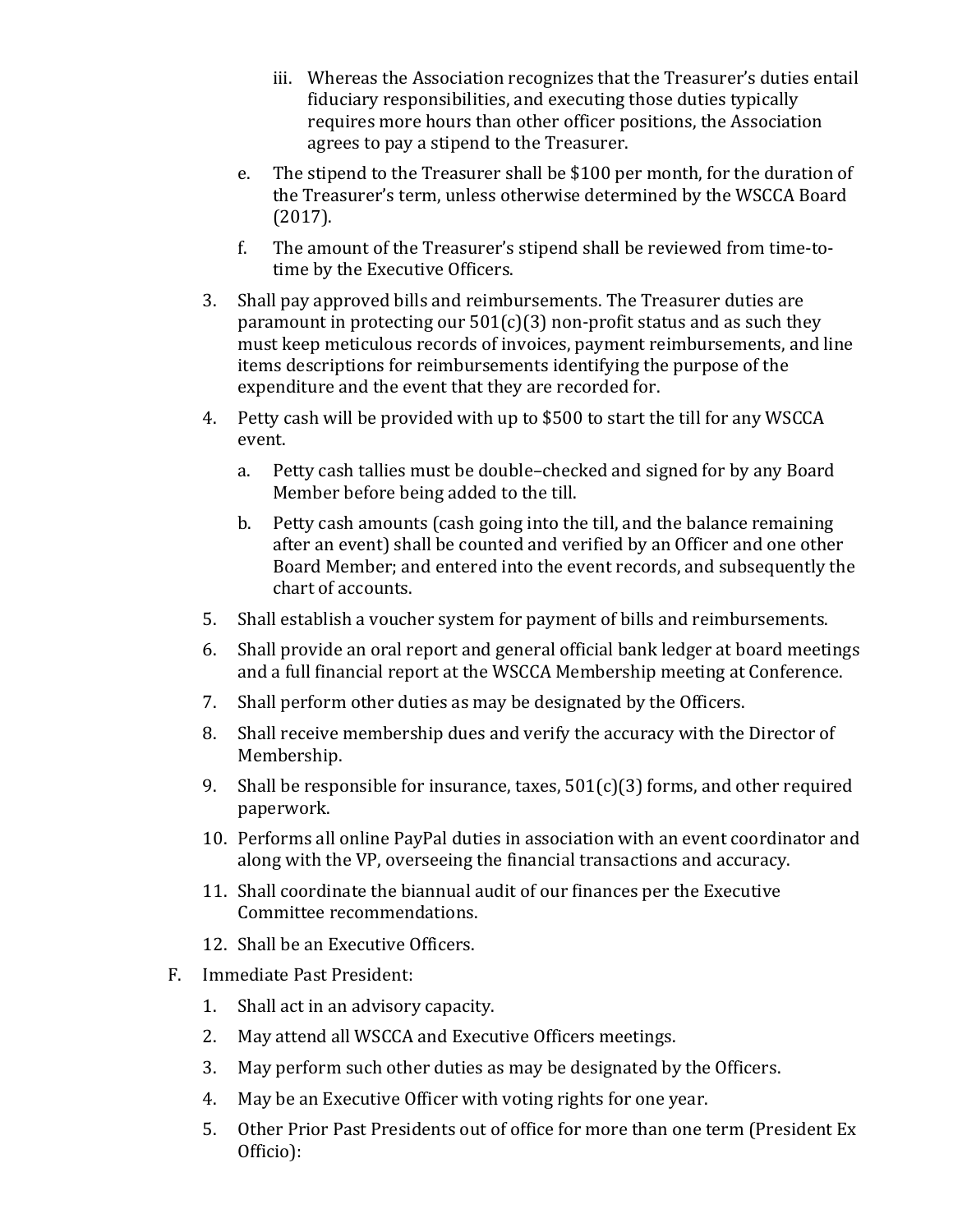- a. May act in an advisory capacity.
- b. May attend all WSCCA and Executive Officers meetings.
- c. May perform such other duties as may be designated by the Officers.

#### **Article III Directors**

- A. High School Director: Eastside, Westside:
	- 1. Shall attend all WSCCA Board meetings according to our Constitution.
	- 2. Shall maintain a data base of all High School Coaches in their designated regions.
	- 3. Shall act as a liaison between the Executive Officers and the state coaches following these procedures: President sends message/notice to High School Director and High School Director forwards exact message to state coaches.
		- a. Shall obtain approval from the President of all messages and shall also include the President in all correspondences.
		- b. Shall be a Director.
- B. Recreation League Director:
	- 1. Shall attend all WSCCA Board and Executive Officers meetings according to our constitution.
	- 2. Shall maintain a database of all Recreation League Coaches.
	- 3. Shall act as a liaison between the Executive Officers and the Recreation League Coaches.
	- 4. Shall obtain approval from the President of all messages and shall also include the President in all correspondences.
		- a. President sends message/notice to Recreation League Director and he/she forwards exact message to Recreation coaches.
		- b. Shall be a Director.
- C. All Star Director: (this position is currently unfilled and shall remain so until such time as a need arises. All Star Cheerleaders may apply for a scholarship whether or not a Director sits on the Board)
	- 1. Shall attend all WSCCA Board and Executive Officers meetings according to our Constitution.
	- 2. Shall maintain a database of all All Star Coaches.
	- 3. Shall act as a liaison between the Executive Officers and the All Star Coaches.
	- 4. Shall obtain approval from the President of all messages and shall also include the President in all correspondences.
	- 5. President sends message/notice to All Star Director and he/she forwards exact message to All Star coaches.
	- 6. Shall be a Director.
- D. College Director:
	- 1. Shall attend all WSCCA Board and Executive Officers meetings.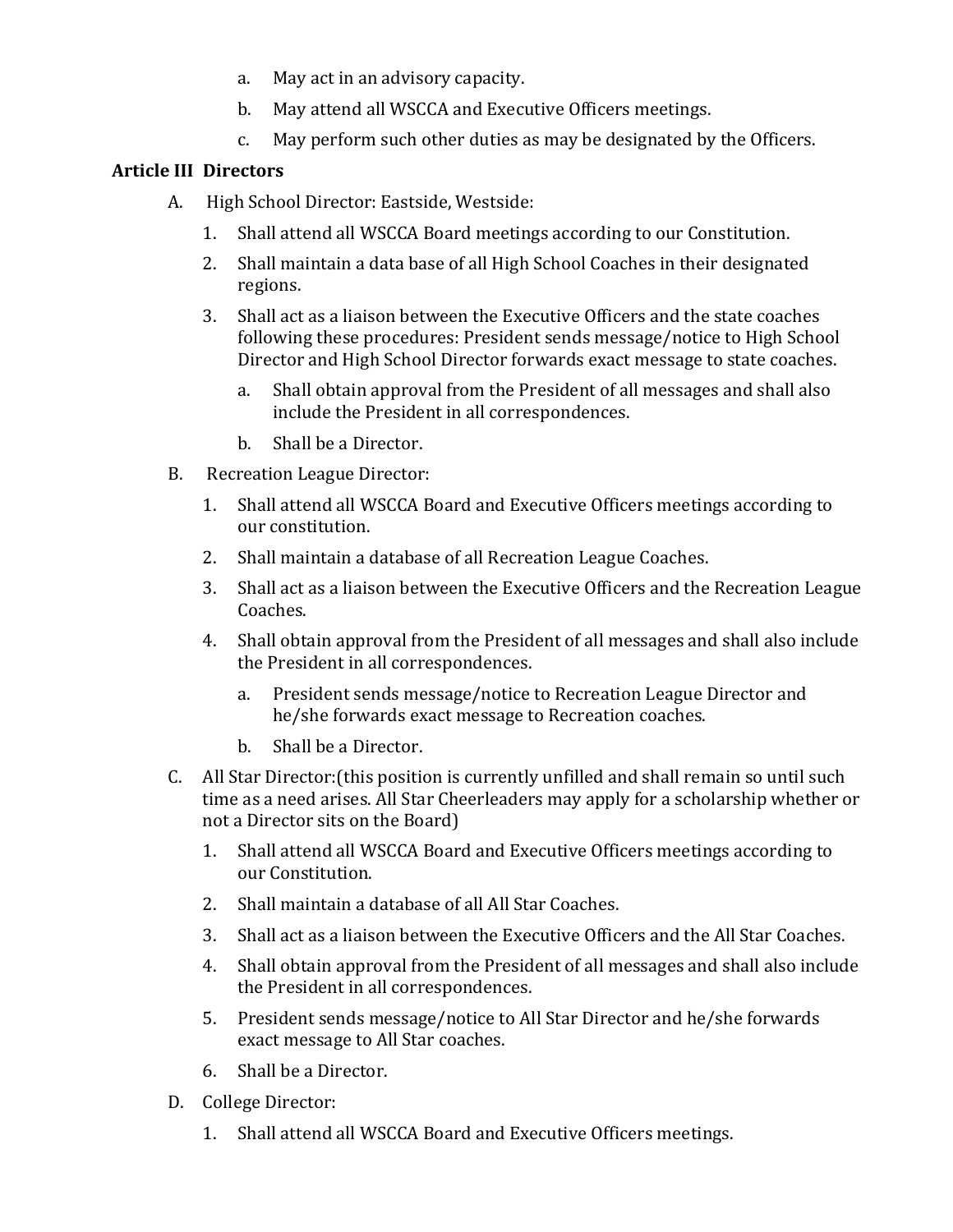- 2. Shall maintain a database of all College Coaches.
- 3. Shall act as a liaison between the Executive Officers and the College Coaches.
- 4. President approves all messages and is copied on all correspondences.
- 5. President sends message/notice to College Director, and he/she forwards exact message to college coaches.
- 6. Coordinates the two College Clinics: one in the Fall and one in the Spring.
- 7. Provides an opportunity for high school aged cheerleaders in our state to be more formally prepared for a collegiate program.
- 8. Fosters positive relationships at the next level between College Coaches and the Cheerleaders whom we represent.
- 9. Shall be a Director.
- E. Membership Director:
	- 1. Shall attend all WSCCA Board and Executive Officers meetings according to our Constitution.
	- 2. Shall maintain a database of all coaches who are currently paid /updated members.
	- 3. Shall update the WSCCA Board with any changes to the membership prior to each meeting.
	- 4. Shall keep an updated active membership list on our WSCCA website.
	- 5. Shall act as a liaison between the Executive Committee and the Members;
	- 6. Shall obtain approval from the President of all messages and shall also include the President in all correspondences;
	- 7. President sends message/notice to Membership Director and he/she forwards exact message to WSCCA Membership;
	- 8. Shall provide Membership cards to Members to help verify qualified voters during votes;
	- 9. Assist T&M Director with updating list on website;
	- 10. Shall be a Director.
- F. Finance Director:
	- 1. Shall attend all WSCCA Board and Executive Committee Officers according to our Constitution;
	- 2. Shall review all finances of WSCCA;
	- 3. Shall work closely with the Treasurer when needed;
	- 4. Shall set up a committee to audit the books at the end of the year. A thirdparty audit shall be done on a biannual basis, year ending after new Officers are installed at conference:
	- 5. Shall work with the Treasurer in developing and maintaining up to date budget and check reimbursement form, along with any other pertinent forms necessary to accurately track our funds;
	- 6. Shall be a Director.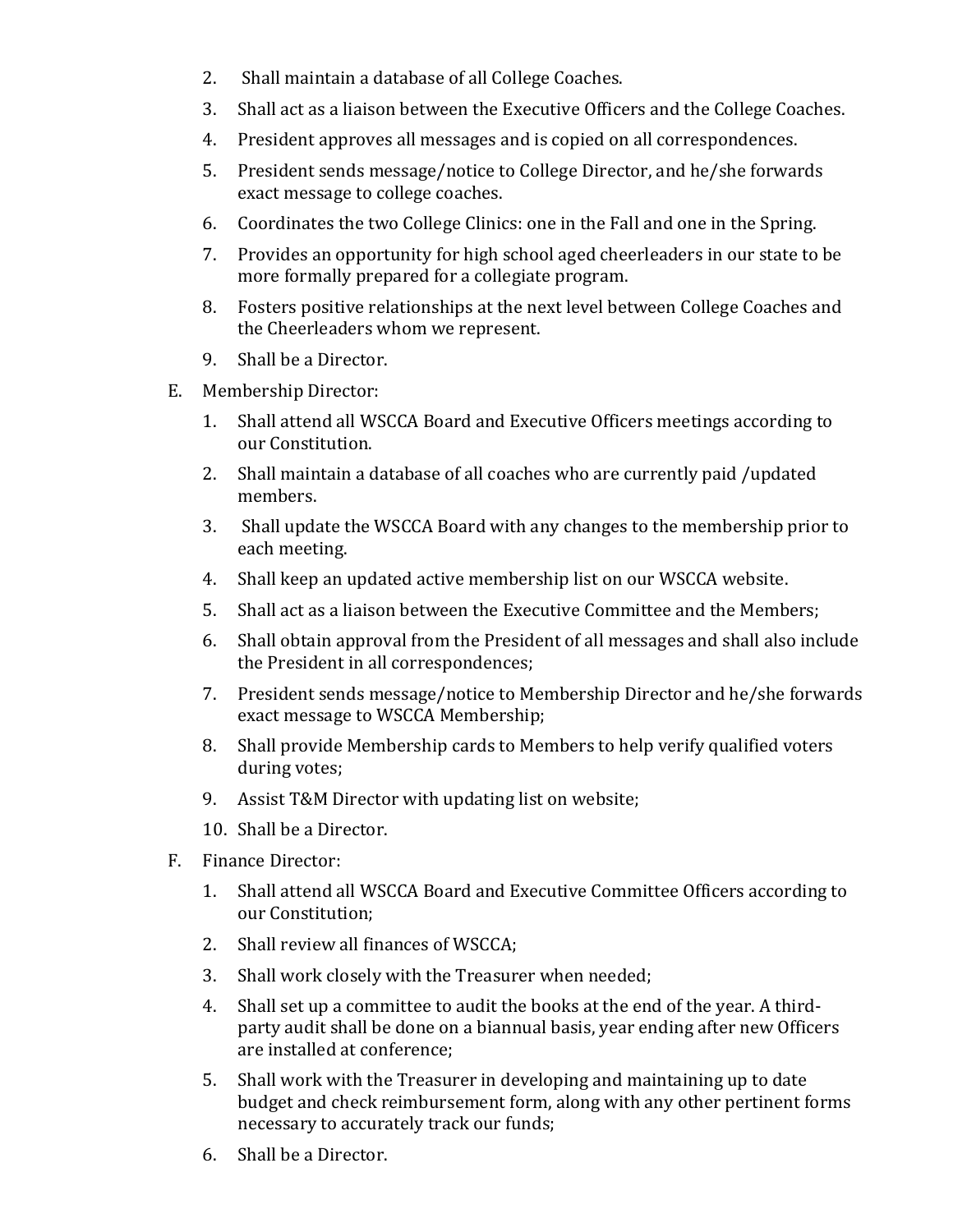- G. Technology and Marketing Director (T&M)
	- 1. Shall attend WSCCA Board and Executive Officers meetings according to our Constitution.
	- 2. Shall receive a \$1,200 annual stipend in recognition of the time commitment this position requires.
	- 3. Shall maintain website, Twitter, Facebook page(s), Instagram websites with up-to-date information and wide diverse selection of pictures from all the areas the WSCCA represents.
	- 4. Shall be creative in ways to engage our membership, encourage new members to participate and keep them updated using various forms of communication tools.
	- 5. Shall mentor an intern for the position with a positive, collaborative attitude to foster growth and productivity for the Intern.
	- 6. Shall be a Director.

## **Article IV WSCCA Chairpersons**

- A. Conference Chair(s):
	- 1. Shall coordinate the annual conference:
	- 2. Shall serve as consultant to the new Chair upon completion of term in office;
	- 3. Shall provide a report at each Board meeting;
	- 4. Shall provide written budget prior to securing facility and speakers;
	- 5. Shall perform other duties as may be designated by the Board Officers and the general membership;
	- 6. Shall attend all WSCCA Board meetings per our Constitution;
	- 7. Shall be a Chair(s) of the Conference committee.
- B. Scholarship Chair:
	- 1. Shall distribute application materials to coaches.
	- 2. Shall establish a committee for processing applications.
	- 3. Shall compile data to select finalists.
	- 4. Shall attend all WSCCA Board meetings per our constitution.
	- 5. Shall be Chair of the Scholarship Committee.
- C. Sportsmanship & Ethics Chair:
	- 1. Shall promote safety management, sportsmanship ethics, relationship building, and program development for all cheerleading programs.
	- 2. Shall educate and inform WSCCA members of all WIAA, NFHS, and other changes to our industry regarding related rules and or rule changes that may apply to practice, performance, games and/or competitions.
	- 3. Shall develop an ethics statement for our coaches. It may be included on our membership card.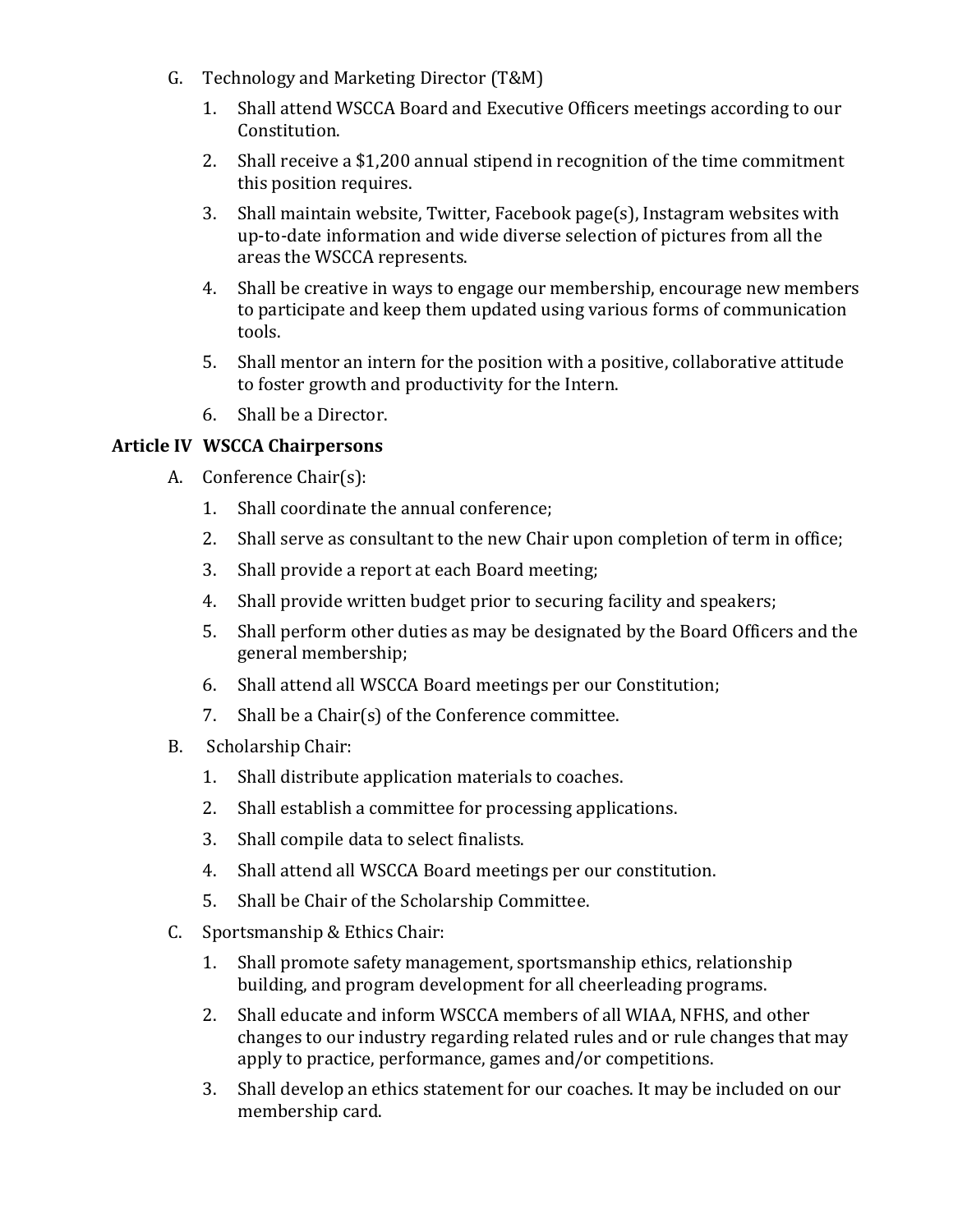- 4. Shall review the WSCCA ethics statement each year to determine if it needs to be updated or changed.
- 5. Shall attend all WSCCA Board meetings per our Constitution. Shall present any ongoing concerns at board meetings to promote problem solving and potential growth for programs that are not performing up to the State standard of NFHS rules.
- D. WSCCA Championship Chairperson:
	- 1. Shall coordinate the annual WSCCA Championship.
	- 2. Shall provide a report at each Board meeting.
	- 3. Shall provide written budget prior to securing facility, matts, MC, trophies, decorations, and judges.
	- 4. A donation of \$5,000 shall be made to the hosting school/program for their work on this event. (Approved  $12/15/2019$ )
	- 5. Shall serve as consultant to the new Chair upon completion of term in office.
- E. Social Co-Chairs
	- 1. Two Board members shall be appointed by the President and voted on by the Board on an annual basis. This decision will be determined between Conference and the Retreat.
	- 2. Two times a year coordinates a get together for coaches to network, discuss ideas, and share resources
	- 3. Attendees must be WSCCA members only
	- 4. Location of events will be in a public/neutral location, preferably a restaurant
	- 5. Timeframe needs to consider the annual calendar for coaches and what is realistic for meeting EX: Aug/Sept and then late Feb/March, not during comp season or near other WSCCA events.
	- 6. Budget not to exceed \$1,000 per event to provide appetizers/food for group:
		- a. Cost to include tax, tip, and any additional fees.
		- b. Budget to reflect the number of coaches present ex: \$15 per coach.
		- c. Alcohol and personal meals purchased by individual.
		- d. Appetizers/Food to be preselected for group with variety and value in mind.
		- e. Decorations etc are not included in the budget.
	- 7. Any décor, if needed, should already be a WSCCA item.
	- 8. Promotional needs for social media or website need to be provided in advance with all details to Marketing, High School and Recreation Director.
	- 9. Pre-registration must be taken for budgeting of food and space. Accurate attendance at time of event must be documented for Executive Board.
- F. Vendor Coordinator:
	- 1. Shall facilitate, communicate, and coordinate with various vendors that can offer services to our coaches and cheerleaders.